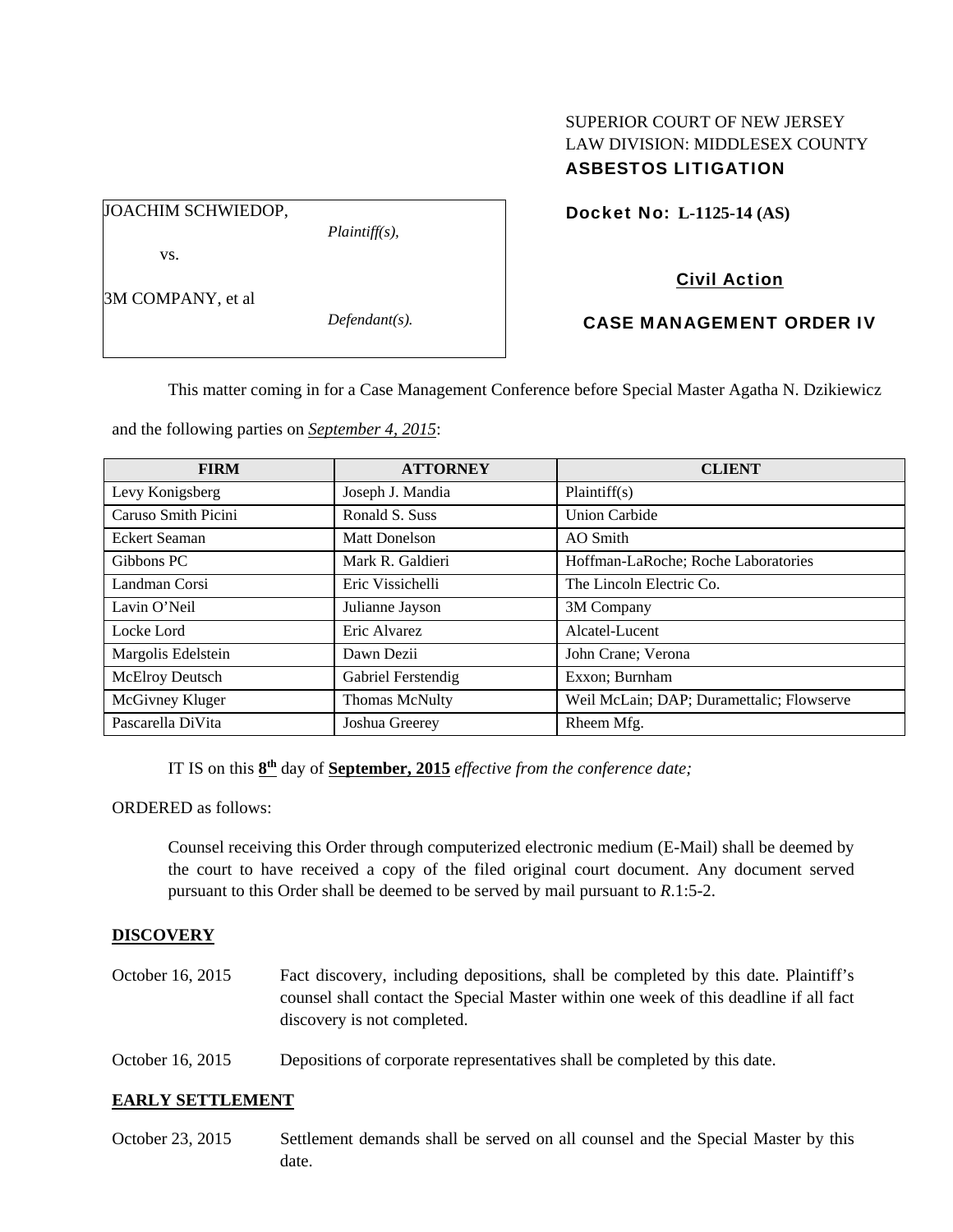### **SUMMARY JUDGMENT MOTION PRACTICE**

November 6, 2015 Summary judgment motions shall be filed no later than this date.

December 4, 2015 Last return date for summary judgment motions.

### **MEDICAL DEFENSE**

- October 16 2015 Plaintiff shall serve medical expert reports by this date.
- September 18, 2015 Upon request by defense counsel, plaintiff is to arrange for the transfer of pathology specimens and x-rays, if any, by this date.
- January 15, 2016 Defendants shall identify its medical experts and serve medical expert reports, if any, by this date. **In addition, defendants shall notify plaintiff's counsel (as well as all counsel of record) of a joinder in an expert medical defense by this date.**

#### **LIABILITY EXPERT REPORTS**

- October 16, 2015 Plaintiff shall identify its liability experts and serve liability expert reports or a certified expert statement by this date or waive any opportunity to rely on liability expert testimony.
- January 15, 2016 Defendants shall identify its liability experts and serve liability expert reports, if any, by this date or waive any opportunity to rely on liability expert testimony.

### **ECONOMIST EXPERT REPORTS**

- December 4, 2015 Plaintiff shall identify its expert economists and serve expert economist report(s), if any, by this date or waive any opportunity to rely on economic expert testimony.
- January 15, 2016 Defendants shall identify its expert economists and serve expert economist report(s), if any, by this date or waive any opportunity to rely on economic expert testimony.

### **EXPERT DEPOSITIONS**

January 29, 2016 Expert depositions shall be completed by this date. To the extent that plaintiff and defendant generic experts have been deposed before, the parties seeking that deposition in this case must file an application before the Special Master and demonstrate the necessity for that deposition. To the extent possible, documents requested in a deposition notice directed to an expert shall be produced three days in advance of the expert deposition. The expert shall not be required to produce documents that are readily accessible in the public domain.

### **PRE-TRIAL AND TRIAL**

January 20, 2016 @ 1:30pm Settlement conference. All defense counsel shall appear with authority to negotiate settlement and have a representative authorized to negotiate settlement available by phone. Any request to be excused from the

\_\_\_\_\_\_\_\_\_\_\_\_\_\_\_\_\_\_\_\_\_\_\_\_\_\_\_\_\_\_\_\_\_\_\_\_\_\_\_\_\_\_\_\_\_\_\_\_\_\_\_\_\_\_\_\_\_\_\_\_\_\_\_\_\_\_\_\_\_\_\_\_\_\_\_\_\_\_\_\_\_\_\_\_\_\_\_\_\_\_\_\_\_\_\_\_\_\_\_\_\_\_\_\_\_\_\_\_\_\_